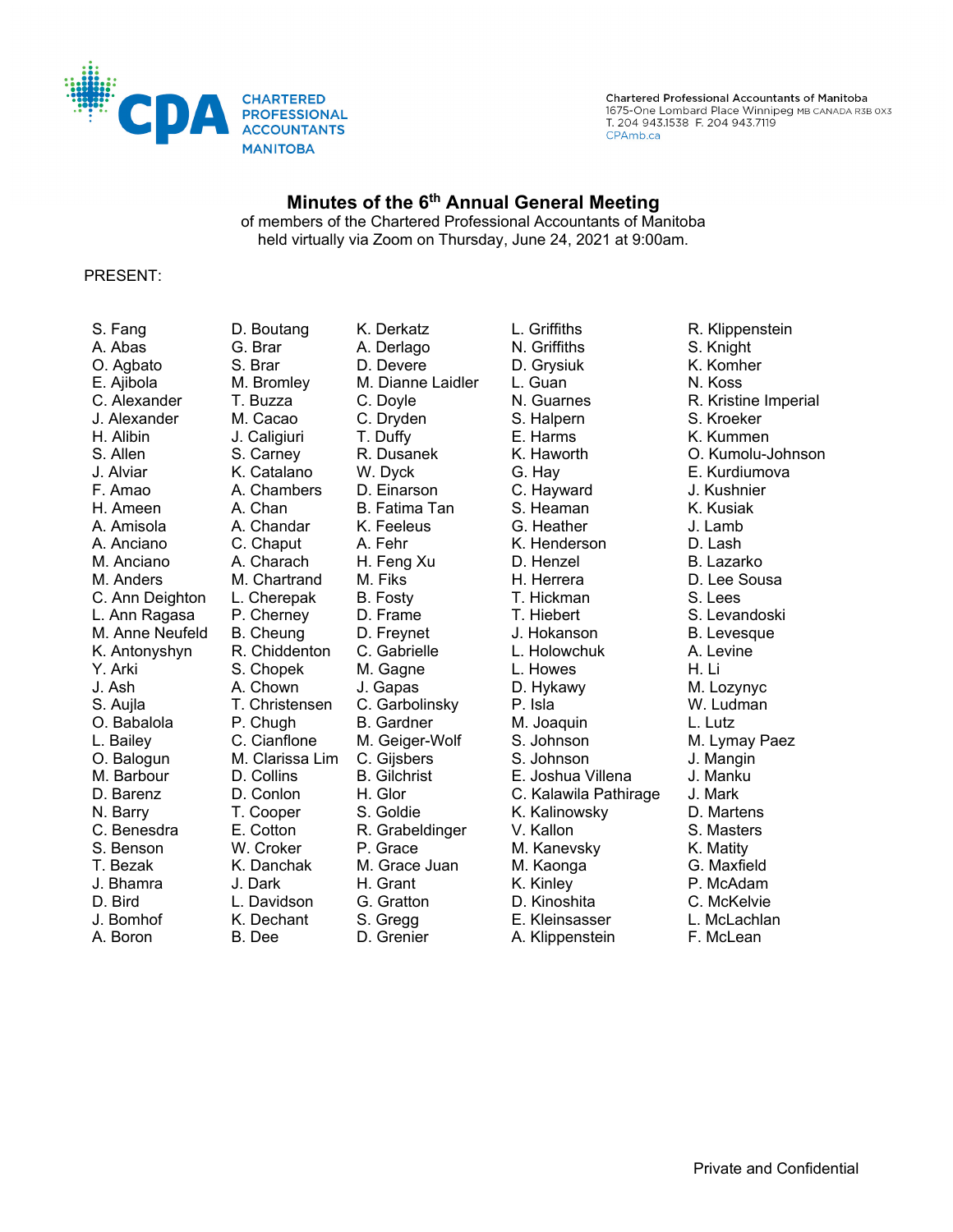

| K. McLean          | W. Payne             | S. Sawatzky       | K. Teasdale      | C. Wat           |
|--------------------|----------------------|-------------------|------------------|------------------|
| J. McPeek          | R. Pelda             | L. Schilling      | N. Temull        | D. Waterman      |
| I. Merie           | P. Penner            | T. Scott          | I. Teologo       | T. Webb          |
| J. Merry           | A. Prikhoda          | <b>B.</b> Senkiw  | S. Thakrar       | D. Wiebe         |
| K. Metcalfe        | P. Prohaska          | I. Seymour        | D. Thiessen      | M. Wiebe         |
| D. Miller          | G. Purcell           | M. Shabaga        | D. Tkach         | P. Wiebe         |
| M. Monowara        | T. Queau             | S. Shah           | F. Torchia       | R. Wieler        |
| A. Moshenko-Hanson | S. Quesnel           | K. Shepherd       | D. Troke         | P. Williams      |
| C. Mossman         | K. Quileza           | W. Shimizu        | M. Trueman       | A. Wilson        |
| M. Mousseau        | S. Quintana          | K. Simes          | C. Turchyn       | C. Wojciechowski |
| O. Nasanjargal     | M. Racine            | S. Slater         | <b>B.</b> Turner | T. Wong          |
| L. Navida          | H. Reichert          | L. Smith          | T. Turner        | N. Wood          |
| N. Neudorf         | D. Reid              | R. Smith          | K. Tyndall       | R. Wood          |
| L. Neufeld         | M. Reyes             | M. Sodhi          | D. Vainer        | C. Wuzinski      |
| M. Nurgaliyeva     | N. Riffel            | M. Solvason       | B. Van Raes      | M. Yahiro        |
| D. Oguna           | R. Robles            | K. Sparrow        | C. Van Walleghem | H. Ying Wong     |
| S. Ogunlami        | S. Roehl             | S. Stanley        | N. Velthuys      | L. Yuen          |
| O. Okuboyejo       | A. Rowena Gundayao   | G. Starr          | S. Verma         | S. Yurkiw        |
| A. Ong             | M. Rubin             | N. Stefaniuk      | T. Viet Ha Ho    | K. Zaplitny      |
| M. Ortega-Cesario  | C. Rudy              | <b>B.</b> Steinke | S. Vieweg        | D. Zaporzan      |
| G. Ott             | J. Russel Nepomuceno | C. Stockwell      | R. von Dohren    | L. Zhang         |
| R. Palmer          | C. Russell           | C. Sukich         | D. Walker        | M. Zheng         |
| H. Paranjothy      | D. Sachvie           | D. Talaga         | Y. Wang          | A. Zimmermann    |
| O. Pasagui         | L. Sagarino          | M. Tapiceria      | Y. Wang          | R. Znamirowski   |
| C. Paulus          | V. Sandison          | T. Tataryn        | B. Warga         |                  |

| <b>CALL TO ORDER</b>                                    | The Chair called the meeting to order at 9:00 am.                                                                                                                                                                                                                                                                                                                                                                                                                                       |  |  |  |
|---------------------------------------------------------|-----------------------------------------------------------------------------------------------------------------------------------------------------------------------------------------------------------------------------------------------------------------------------------------------------------------------------------------------------------------------------------------------------------------------------------------------------------------------------------------|--|--|--|
| <b>QUORUM</b>                                           | On the assurance from the Secretary that at least 50 members were present, the Chair<br>declared the meeting to have been properly called and constituted                                                                                                                                                                                                                                                                                                                               |  |  |  |
| <b>APPROVAL OF</b><br><b>MINUTES</b>                    | The minutes of the June 23, 2020 AGM were approved. Moved by Gord Dowhan. Seconded<br>by Doug Einarson                                                                                                                                                                                                                                                                                                                                                                                  |  |  |  |
| <b>ANNUAL REPORT</b><br><b>FROM THE CHAIR</b>           | Chair reviewed highlights from Annual Report including:<br>Slight membership increase over previous year from 7676 to 7742<br>Decrease in number of complaints from 32 to 23<br>$\bullet$<br>89 practice inspections done virtually<br>Hosted several virtual events over the year; COVID Support sessions, new<br>$\bullet$<br>graduate keynote, CPAs Connect, Across the Regions, CPA Manitoba conference<br>All disciplinary procedures and legislated committees operated virtually |  |  |  |
| <b>AUDITED</b><br><b>FINANCIAL</b><br><b>STATEMENTS</b> | Total assets are \$12.7M, up \$2.4M from the previous year due to timing of collection<br>of annual membership fees and Investments<br>Unrestricted Net Assets are at \$5.3M are just outside the range set annually by the<br>$\bullet$<br>Board.                                                                                                                                                                                                                                      |  |  |  |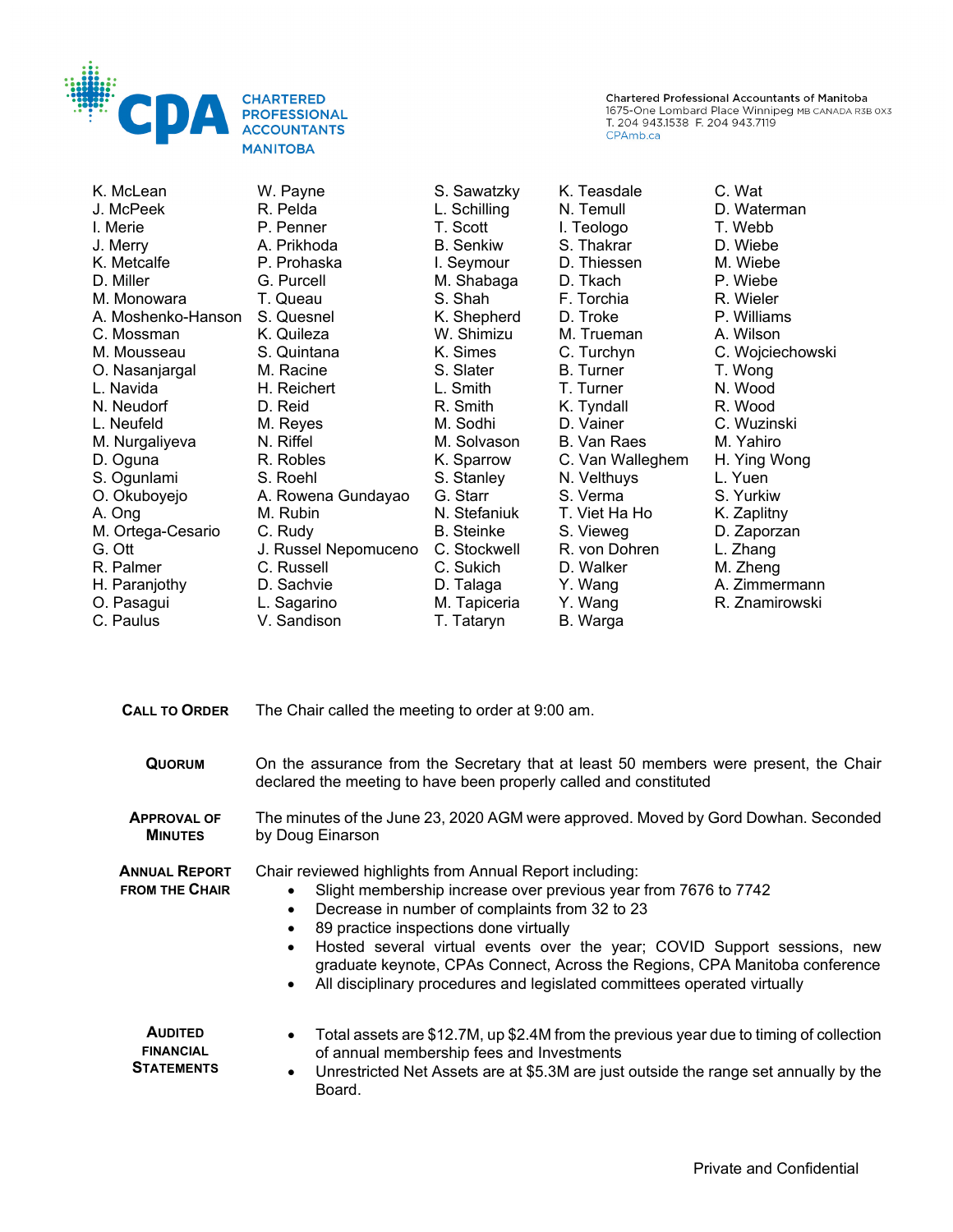

- UNA range is established and reviewed annually to allow CPA MB to have a sustainable organization that meets its strategic objectives, provides real value to members, while retaining sufficient resources to address risks that could arise.
- Overall surplus from operations of \$1.2 million. The surplus is related to:
- Investment income
- Positive net operations from CPAWSB

**APPOINTMENT OF AUDITORS** It was moved, seconded and carried that Fort Group be appointed auditors for the year ending March 31, 2022. Moved by Gord Dowhan. Seconded by Debbie Grenier.

**PROPOSED BY-LAW CHANGES** IT IS HEREBY RESOLVED THAT the following bylaw resolution, approved by the Board of Chartered Professional Accountants of Manitoba, is confirmed:

- A change to the retention of supporting documentation for Continuing Professional Development activities for a period of 3 years to change to a period of 5 years after any particular year.
- Align the Governance model of CPA Manitoba with the intended direction of the profession's national Collaboration Accord, most notably a change in Board Chair and First Vice-Chair terms from a 1-year term to a 2-year term
- Introduce compensation for the First Vice-Chair
- Phase out the position of Second Vice-chair and introduce the option of a Past Chair
- Include a Member-at-Large in the composition of the Board Executive.
- Make the bylaws consistent with the CPA Act with respect to the role of Secretary-Treasurer.

A summary of the bylaw changes is attached.

It was moved, seconded and carried to accept the bylaw resolution. Moved by Gord Dowhan. Seconded by Lynn Bailey.

**ELECTION OF BOARD OF DIRECTORS** The election had been conducted in accordance with the provisions of Bylaw 205. Scrutineers for this meeting were Ross Onischak and Ushna Budhia . The results had been provided to the Secretary for announcement.

The following members were declared elected:

J. Bomhoff B. Lazarko F. McLean

**RECOGNITION OF RETIRING BOARD MEMBERS** The Chair thanked the CPA Manitoba staff and Board members for the work done during the past year. He also thanked the retiring board members Mark Jones, Patty Gifford and Irene Merie for their contributions during the past year.

**TERMINATION OF MEETING** It was moved and seconded that the meeting be adjourned at 9:20 am. Moved by Gord Dowhan. Seconded by Shipra Verma.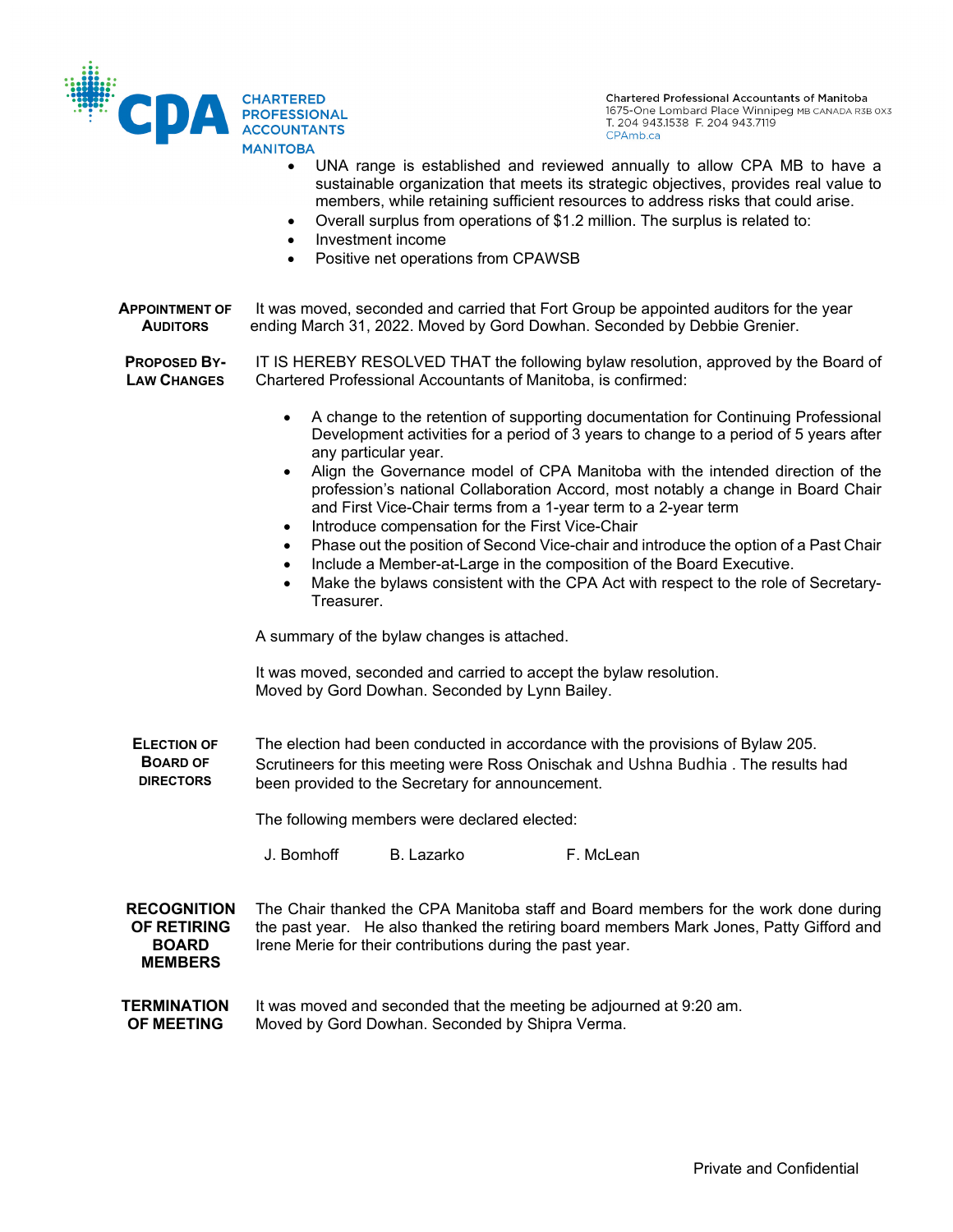

# **By-Law Changes**

The following by-law changes have been approved by the Board of Directors of CPA Manitoba and are being presented to members for confirmation at the Annual General Meeting. The changes below have the following effect on the operations of CPA Manitoba, its Board of Directors, and its Members:

- A change to the retention of supporting documentation for Continuing Professional Development activities for a period of 3 years to change to a period of 5 years after any particular year.
- Align the Governance model of CPA Manitoba with the intended direction of the profession's national Collaboration Accord. A change in Board Chair and First Vice-Chair terms from a 1-year term to a 2-year term; introduce compensation for the First Vice-Chair; phase out the position of Second Vice-chair; introduce the option of a Past Chair with a term of 1-2 years and change the title of First Vice-chair to Vice-Chair and to include a member-at-large in the composition of the Board Executive.
- Make the bylaws consistent with the CPA Act with respect to the role of Secretary-Treasurer.

### **A change to the retention of supporting documentation for Continuing Professional Development activities for a period of 3 years to change to a period of 5 years after any particular year.**

IT IS HEREBY RESOLVED THAT the following bylaw resolution, approved by the Board of Chartered Professional Accountants of Manitoba, is confirmed:

That the Board approve the amendments to bylaw 705(2) noted in *blue italics* below:

705 (2) Such documentation shall be retained for *five* years after the completion of any particular year and may include certificates of completion, transcripts, evidence of attendance at conferences and seminars, published work, presentations, reports or other such documentation or evidence of completion as may be available.

**Align the Governance model of CPA Manitoba with the intended direction of the profession's national Collaboration Accord. A change in Board Chair and First Vice-Chair terms from a 1-year term to a 2-year term; introduce compensation for the First Vice-Chair; phase out the position of Second Vice-chair; introduce the option of a Past Chair with a term of 1-2 years and change the title of First Vice-chair to Vice-Chair and to include a member-at-large in the composition of the Board Executive.** 

IT IS HEREBY RESOLVED THAT the following bylaw resolution, approved by the Board of Chartered Professional Accountants of Manitoba, is confirmed: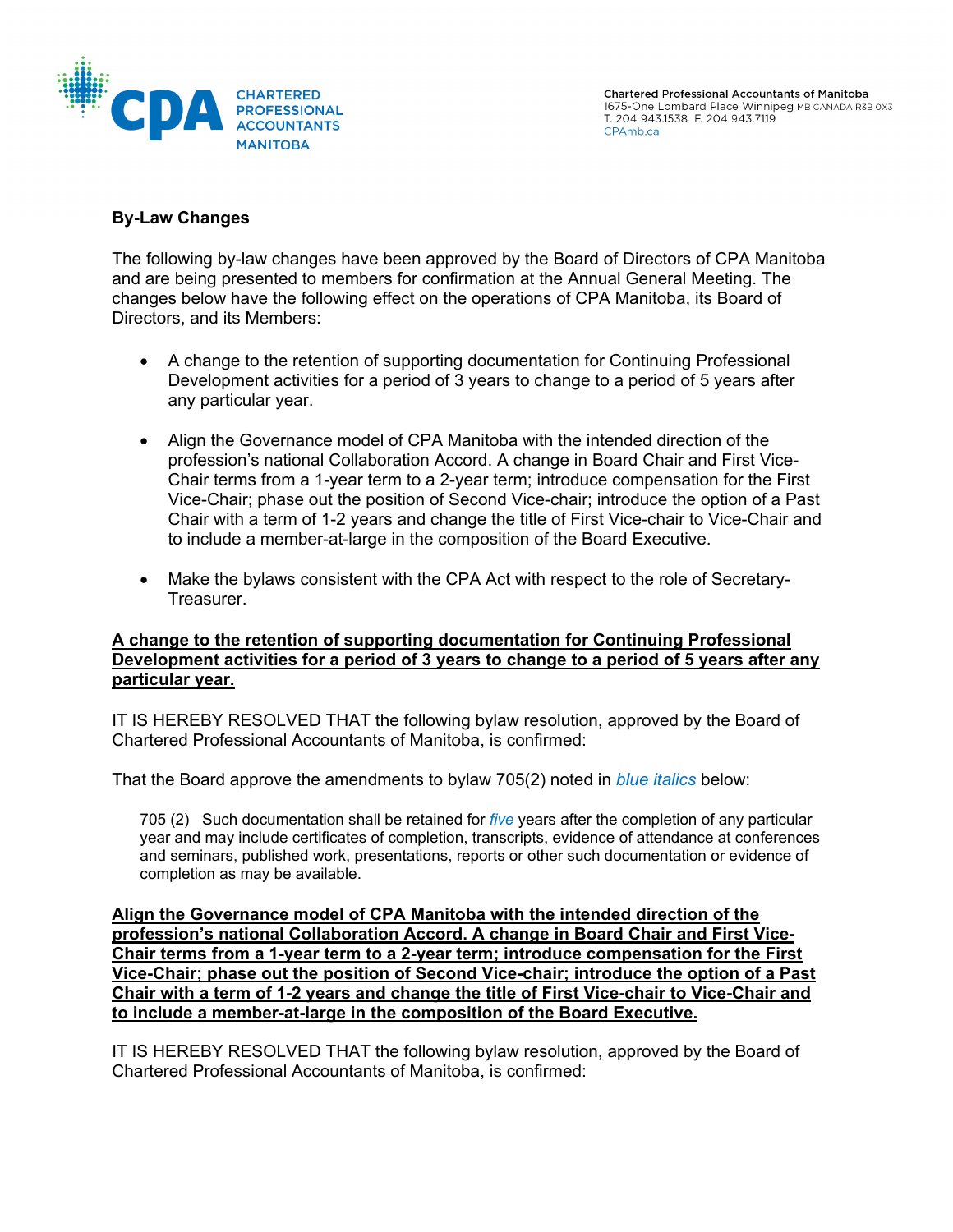

IT IS HEREBY RESOLVED THAT, effective for the election of Board members at the annual general meeting held in 2021, Bylaw 204 shall be amended to read as follows:

202(4)(a) The Board shall meet as soon as is practicable after an election to establish an Executive Committee consisting of

(i) a Chair, two (2) *(subject to subparagraph (e) below)* Vice-Chairs, a Treasurer, a public representative, *and a member at large,* all elected by the Board from among its *the Board members*; and

(ii) a Secretary*-Treasurer*, which shall be a non-voting position filled by the Chief Executive Officer of CPA Manitoba.; *and*

*(iii) in the discretion of the Executive Committee constituted under this By-law 202(4), a Past-Chair who, notwithstanding the foregoing, may be appointed by the members of the Executive Committee at the first meeting of the Executive Committee following its establishment by the Board. For certainty, there is no requirement that the Executive Committee appoint a Past-Chair, and the position of Past-Chair shall be a non-voting position.*

(b) Subject to the provisions of Bylaw 203 related to the first Board, the Chair and Vice-Chairs shall be appointed for a one (4) year terms<sup>1</sup>) year term. Notwithstanding the foregoing, and *subject to the provisions of Bylaw 203 related to the first Board, commencing immediately following the 2022 Annual General Meeting of CPA Manitoba, the Chair shall be appointed for a two (2) year term.*

*(c) Subject to the provisions of Bylaw 203 related to the first Board, the First Vice-Chair and the Second Vice-Chair shall be appointed for one (1) year terms. Notwithstanding the foregoing, and subject to the provisions of Bylaw 203 related to the first Board, commencing immediately following the 2022 Annual General Meeting of CPA Manitoba, the First Vice-Chair shall be appointed for a two (2) year term.*

*(d) The Past-Chair, if such a position is established and filled in accordance with the provisions of this By-law, shall be appointed for a one (1) or two (2) year term, as determined in the sole discretion of the Executive Committee constituted by this By-law 202(4).*

*e) Notwithstanding anything to the contrary contained herein, there shall not be a Second Vice-Chair elected to the Executive Committee commencing immediately following the 2022 annual general meeting of CPA Manitoba, and going forward.*

IT IS HEREBY RESOLVED THAT the following bylaw resolution, approved by the Board of Chartered Professional Accountants of Manitoba, is confirmed:

IT IS HEREBY RESOLVED THAT, effective for the election of Board members at the annual general meeting held in 2021, Bylaw 202(8) shall be amended to read as follows:

202(8) Subject to the provisions of paragraph (6) of this Bylaw, an elected member of the Board who immediately before the Annual General Meeting in 2020 *2021* is in their:

IT IS HEREBY RESOLVED THAT the following bylaw resolution, approved by the Board of Chartered Professional Accountants of Manitoba, is confirmed:

IT IS HEREBY RESOLVED THAT, effective for the election of Board members at the annual general meeting held in 2021, Bylaw 207 shall be amended to read as follows: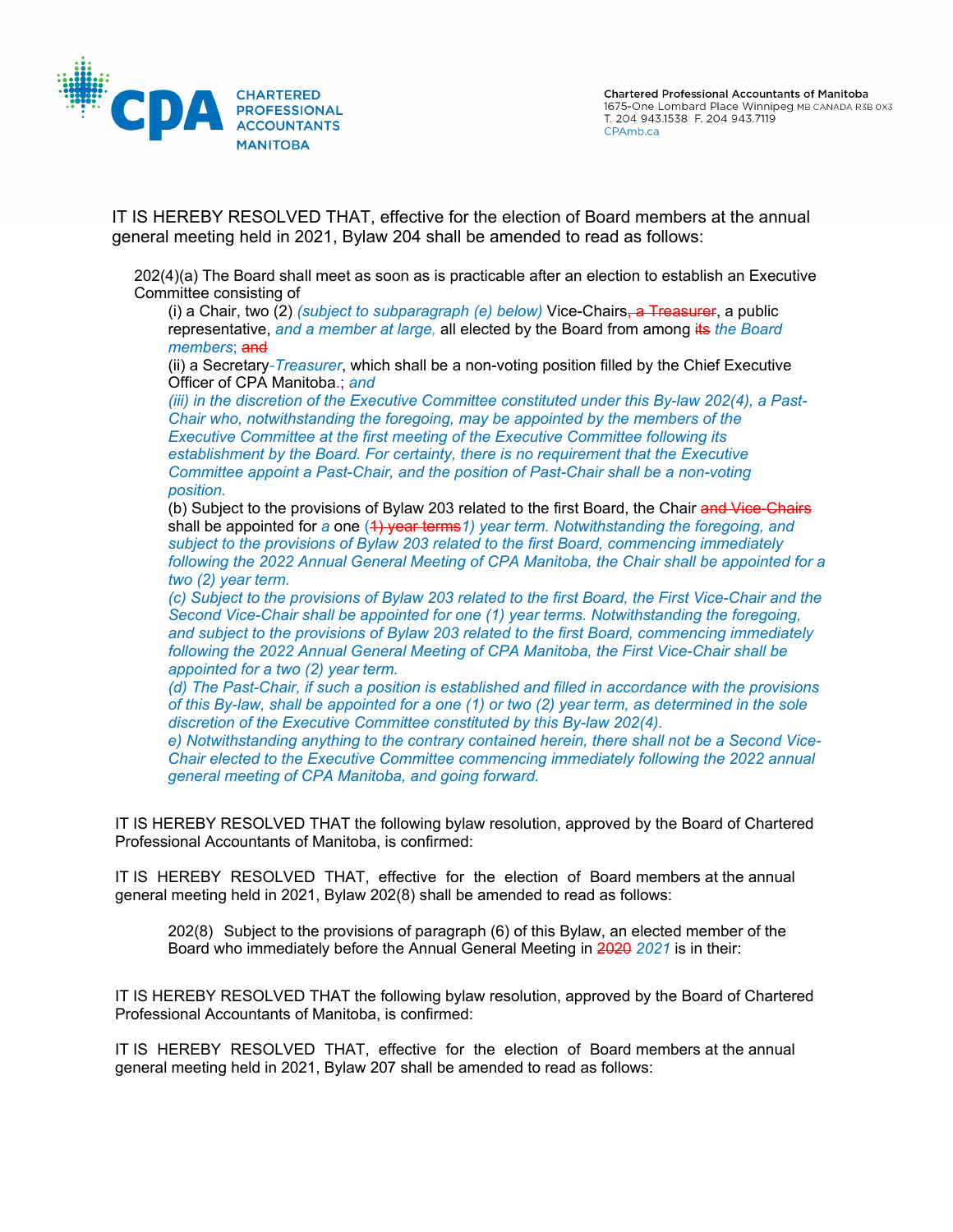

207(1) Any remuneration to be paid to the *Chair, any Vice*-Chair of the Board or to public representatives serving on the Board shall be made in accordance with any relevant policy that has been established by the Board.

IT IS HEREBY RESOLVED THAT the following bylaw resolution, approved by the Board of Chartered Professional Accountants of Manitoba, is confirmed:

IT IS HEREBY RESOLVED THAT, effective for the election of Board members at the annual general meeting held in 2021, Bylaw 211(4) shall be amended to read as follows:

211(4) The Second Vice-Chair *(if one has been elected)* shall assist the Chair and the First Vice-Chair in the performance of their duties and shall act for both in their absence.

IT IS HEREBY RESOLVED THAT the following bylaw resolution, approved by the Board of Chartered Professional Accountants of Manitoba, is confirmed:

IT IS HEREBY RESOLVED THAT, effective for the election of Board members at the annual general meeting held in 2021, Bylaw 211(7) shall be added as follows:

*211(7) The Past-Chair shall act in an advisory capacity to the Chair on matters relevant to the Board and the Executive Committee. For certainty, the Past-Chair shall not be a member of the Board.*

IT IS HEREBY RESOLVED THAT the following bylaw resolution, approved by the Board of Chartered Professional Accountants of Manitoba, is confirmed:

IT IS HEREBY RESOLVED THAT, effective for the election of Board members at the annual general meeting held in 2021, Bylaw 212(7) shall be added as follows:

*212(7) For certainty, to the extent that any provisions contained in this Bylaw 212 are inconsistent with any other provision of the bylaws relating to the Executive Committee, the provisions of this Bylaw 212 shall not apply to the Executive Committee.* 

IT IS HEREBY RESOLVED THAT the following bylaw resolution, approved by the Board of Chartered Professional Accountants of Manitoba, is confirmed:

IT IS HEREBY RESOLVED THAT, effective for the election of Board members at the annual general meeting held in 2021, Bylaw 218(1) shall be amended to read as follows:

218(1) The Chair of the Board shall preside at any general meeting of CPA Manitoba. In the absence of the Chair, the First Vice-Chair shall preside. In the absence of the Chair and First Vice-Chair, the Second Vice-Chair shall preside *(if one has been elected)*. In the absence of the Chair and Vice-Chairs, the members of CPA Manitoba present and entitled to vote shall choose another member of the Board to preside. If no member of the Board is present or if all the members of the Board present decline to preside, then if a quorum exists, those members who are present may vote to choose one of their number to preside.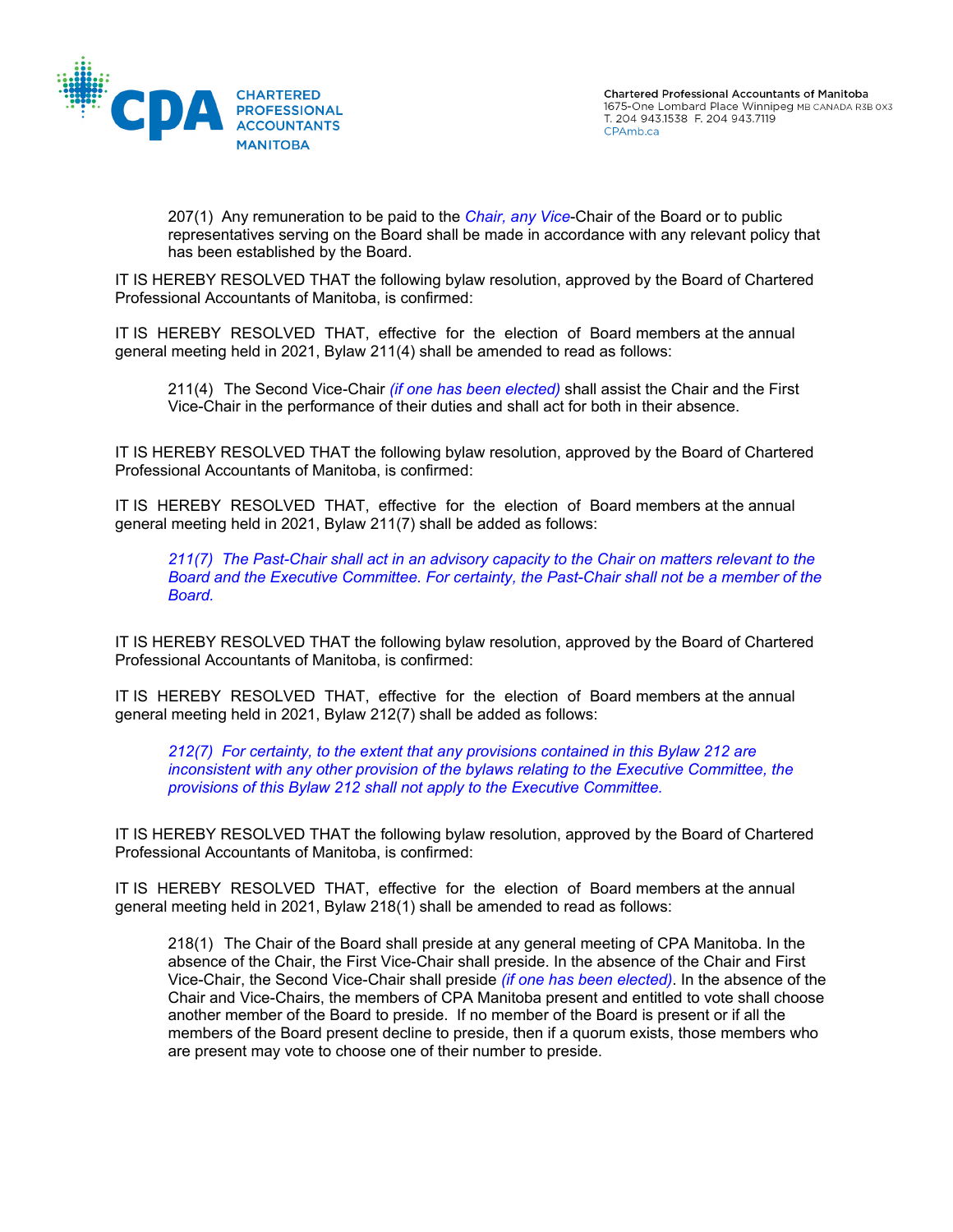

## **Make the bylaws consistent with the CPA Act with respect to the role of Secretary-Treasurer.**

IT IS HEREBY RESOLVED THAT the following bylaw resolution, approved by the Board of Chartered Professional Accountants of Manitoba, isconfirmed:

That the Board approve the amendments to bylaws 101, 202(4), 203(2), 205(2), 205(3), 211(5), 211(6), 217(2), 218(6), 218(8), 220(1), 603(3), 802(1), 938(1) as noted in blue font below:

#### 101 Definitions

"Secretary-Treasurer" means the Secretary-Treasurer of the Board appointed under s. 10 of the Act and Bylaw 202 or 203;

 $202(4)(a)(ii)$  a Secretary-Treasurer, which shall be a non-voting position filled by the Chief Executive Officer of CPA Manitoba.;

 $203(2)(c)$  a Secretary-Treasurer, which shall be a non-voting position filled by the Chief Executive Officerof CPA Manitoba.

205(2)(c) Such ballot shall not be effective or considered unless returned and received by the Secretary-Treasurer by twelve o'clock noon on the second day preceding the date of the annual meeting

 $205(3)(a)$  A scrutineer shall be appointed by the Secretary -Treasurer and shall be responsible, in accordance with a process established by the Board, to count the ballots and turn the sealed results over to the Secretary -Treasurer for safekeeping until they are presented to the Chair at the annual general meeting.

205(3)(b) If the scrutineer, by reason of an equality of votes cast in favour of two or more nominees, is unable to complete the total list of nominees elected to the Board, the scrutineer shall advise the Secretary -Treasurer accordingly. In that case, the Secretary -Treasurer shall arrange for the scrutineer or, if the appointed scrutineer is unavailable, an alternate scrutineer, to attend thegeneral meeting to oversee a vote conducted by a ballot of the members present at the annualgeneral meeting to determine which of such nominees will be elected to the Board. Upon completion of such a vote, the scrutineer will complete the list of the nominees elected to the Board accordingly.

205(3)(c) The list of those nominees elected to the Board, prepared and signed by the scrutineer, will befinal and conclusive as to the election of those nominees to the Board, notwithstanding any irregularity or informality or any accidental omission to supply a ballot to, or the non-receipt of aballot by, any member, whether within the prescribed time or otherwise.

205(3)(d) The scrutineer will secure the ballots for the custody of the Secretary -Treasurer until the completion of the annual general meeting and the Secretary -Treasurer will then destroy the ballots unless instructed otherwise by the Board.

211(5) The Secretary-Treasurer shall provide advice and counsel to management regarding the financial affairs and statutory reporting and record-keeping requirements of CPA Manitoba and shall cause tobe kept and prepared and issued the financial statements, books and related financial records of CPA Manitoba.